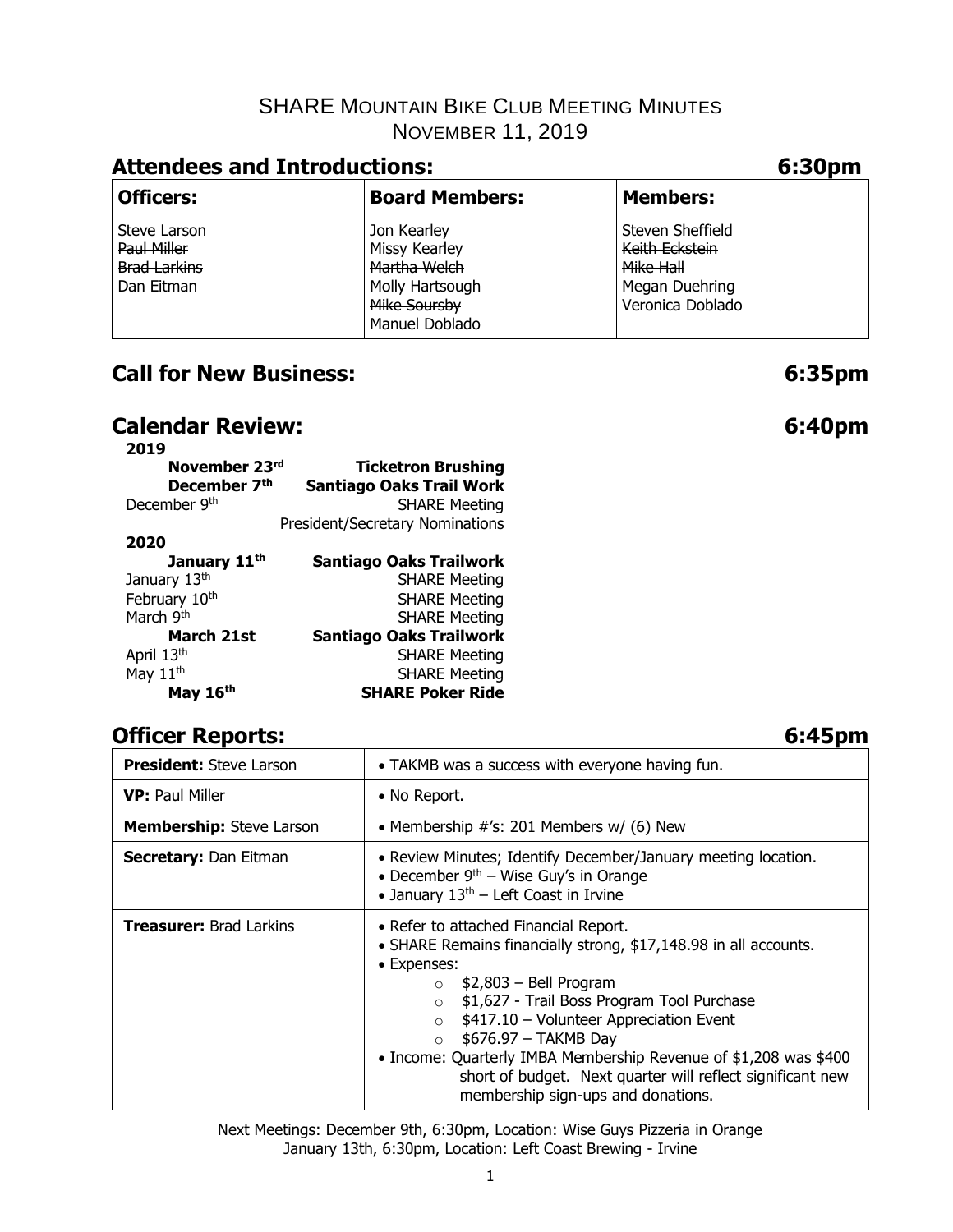| • Future Expenses: See New Business |
|-------------------------------------|

# **Director Reports: 6:55pm**

| Park Rep.:<br>Jon Kearley                                                                              | • New Trail Boss Tool Kits (3) Ordered. Shovel/McCleod ea.<br>• Email Membership and establish Trail Boss Training Day-send out<br>for December Training Date potential.<br>• Trail Boss needed for Whiting, Laguna Coast, Aliso. Identify trails<br>that can be addressed as a stepping stone to work on the<br>larger park environment.                        |
|--------------------------------------------------------------------------------------------------------|------------------------------------------------------------------------------------------------------------------------------------------------------------------------------------------------------------------------------------------------------------------------------------------------------------------------------------------------------------------|
| <b>Bell Coordinator:</b><br>Martha Welch                                                               | • 1,500 Passive Bells received (Bear Bells)<br>• 600 Active Bells on order (Thumb Ringers)<br>• 200 ea. given to Whiting                                                                                                                                                                                                                                         |
| <b>Volunteer Coordinator</b><br>Vacant                                                                 | $\bullet$                                                                                                                                                                                                                                                                                                                                                        |
| <b>Event/Activities:</b><br>Molly Hartsough                                                            | • Future Trail Work Days – Coordinate with Park Reps and Volunteer.                                                                                                                                                                                                                                                                                              |
| <b>Communications:</b><br>Vacant<br>Missy - Instagram/Facebook<br>Mike/Brad - Website<br>Steve - Email | • Bi-Weekly Communication.<br>• (1) Week after each Board Meeting and (1) Week before each<br>meeting. Email to go out via IMBA System.-Dan Eitman<br>to take over for Steve L.<br>• Review IMBA's email distribution system. TAKMB email<br>assessment. Compare to MailChimp System and assess<br>for the future.<br>• Add (3) Bullet points to front of email. |
| <b>Sponsorship:</b><br>Manuel Doblado                                                                  | • Reached out to Kuat for 2020 – Poker Ride SWAG.<br>• Reach out to Hollywood Racks.<br>$\bullet$ Dirtbaggies - Following up.<br>• Troy Lee - Discount in appreciation for Trail Work. Product give-<br>away.<br>· Pearl Izumi - Pulaski Full-Finger Gloves as Trail Work Day SWAG<br>opportunity.<br>• Contact all local bike shops for Poker Ride Sponsorship  |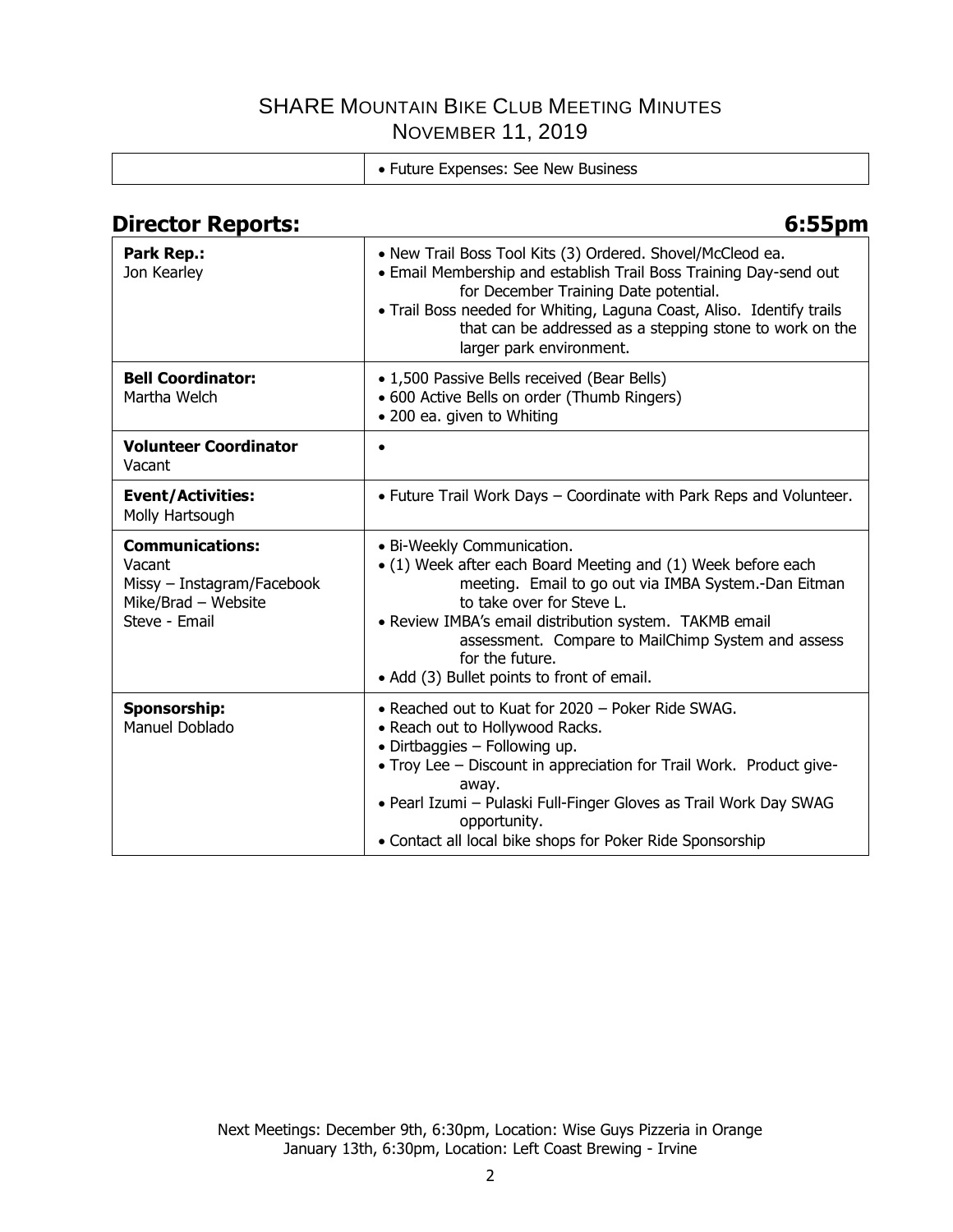| <b>Park/Area Reports:</b>                   | 7:05pm                                                                                                                                                                                                                                                                                                                                                                                                                                                                                                                                                                                                                                                              |
|---------------------------------------------|---------------------------------------------------------------------------------------------------------------------------------------------------------------------------------------------------------------------------------------------------------------------------------------------------------------------------------------------------------------------------------------------------------------------------------------------------------------------------------------------------------------------------------------------------------------------------------------------------------------------------------------------------------------------|
| <b>Gov't/Land Manager</b><br><b>Reports</b> | • OC Parks Recommended that OC Supervisors Approve the Interim<br>Recreation and Resource Management Plan for the 2014 Irvine<br>Ranch Open Space Donated Lands. Per the document,<br>implementation of improvements required to open the areas to<br>public use will occur within 1-month of Board Approval.<br>$1$ ink:<br>http://www.ocpublicworks.com/ds/planning/projects/3rd_district/ip_19_044_irvine_ranch<br>• Public Hearing on $11/19$ @ 1:30pm:<br>http://www.ocpublicworks.com/civicax/filebank/blobdload.aspx?blobid=101525<br>• Outreach to Agencies controlling available opportunities (OC Public<br>Works, OC Waste & Recycling, etc.) continues. |
| <b>Crystal Cove</b>                         | • Brushing activity on November 23rd. RSVP through SHARE Event on<br>Facebook.                                                                                                                                                                                                                                                                                                                                                                                                                                                                                                                                                                                      |
| <b>LCWP</b>                                 | • Nothing to report.                                                                                                                                                                                                                                                                                                                                                                                                                                                                                                                                                                                                                                                |
| <b>Aliso/Wood Canyons</b>                   | • Nothing to report.                                                                                                                                                                                                                                                                                                                                                                                                                                                                                                                                                                                                                                                |
| <b>Whiting Ranch</b>                        | . Prior Ranger only patrolled on Sat./Sun. OC parks looking for Ranger.                                                                                                                                                                                                                                                                                                                                                                                                                                                                                                                                                                                             |
| <b>Santiago Oaks</b>                        | • Nothing to report. Mountain Lion sighting on Roadrunner. Ranger<br>confirmation.                                                                                                                                                                                                                                                                                                                                                                                                                                                                                                                                                                                  |
| <b>Peters Canyon</b>                        | • Nothing to report.                                                                                                                                                                                                                                                                                                                                                                                                                                                                                                                                                                                                                                                |
| <b>O'Neill</b>                              | • Nothing to report.                                                                                                                                                                                                                                                                                                                                                                                                                                                                                                                                                                                                                                                |
| <b>IOSP/IRC</b>                             | • Nothing to report.                                                                                                                                                                                                                                                                                                                                                                                                                                                                                                                                                                                                                                                |
| <b>Caspers</b>                              | • Nothing to report.                                                                                                                                                                                                                                                                                                                                                                                                                                                                                                                                                                                                                                                |
| <b>Chino Hills</b>                          | • Nothing to report.                                                                                                                                                                                                                                                                                                                                                                                                                                                                                                                                                                                                                                                |
| <b>San Onofre</b>                           | • Nothing to report.                                                                                                                                                                                                                                                                                                                                                                                                                                                                                                                                                                                                                                                |
| <b>Other Areas</b>                          | • Fire Season coming to a close with minimal effects on the parks (so far).<br>• Everything needs rain.                                                                                                                                                                                                                                                                                                                                                                                                                                                                                                                                                             |

# **Old Business: 7:20pm**

- 1. How does SHARE and NICA leverage our shared goals and common interests?
	- a. Continue to find opportunities for Racing Locations.-**Target OC Parks for an Event Venue**
	- b. NICA (South) is splitting into (2) separate groups, pushing for possibilities for an OC Venue.
	- c. Preliminary 2020 Listing
		- i. 900+ High School Registered Riders (9-12)
		- ii. 300+ Returning Middle School Riders (6-7-8)
		- iii. 25% Female Participation
- 2. Update on Blog Posts to Website.
	- a. Blog topics: A Racer's View (October)-Dan Eitman, Trail Work (November) by Jon Kearley. Forward to Mike Soursby for publications as a "Post", not a "Blog".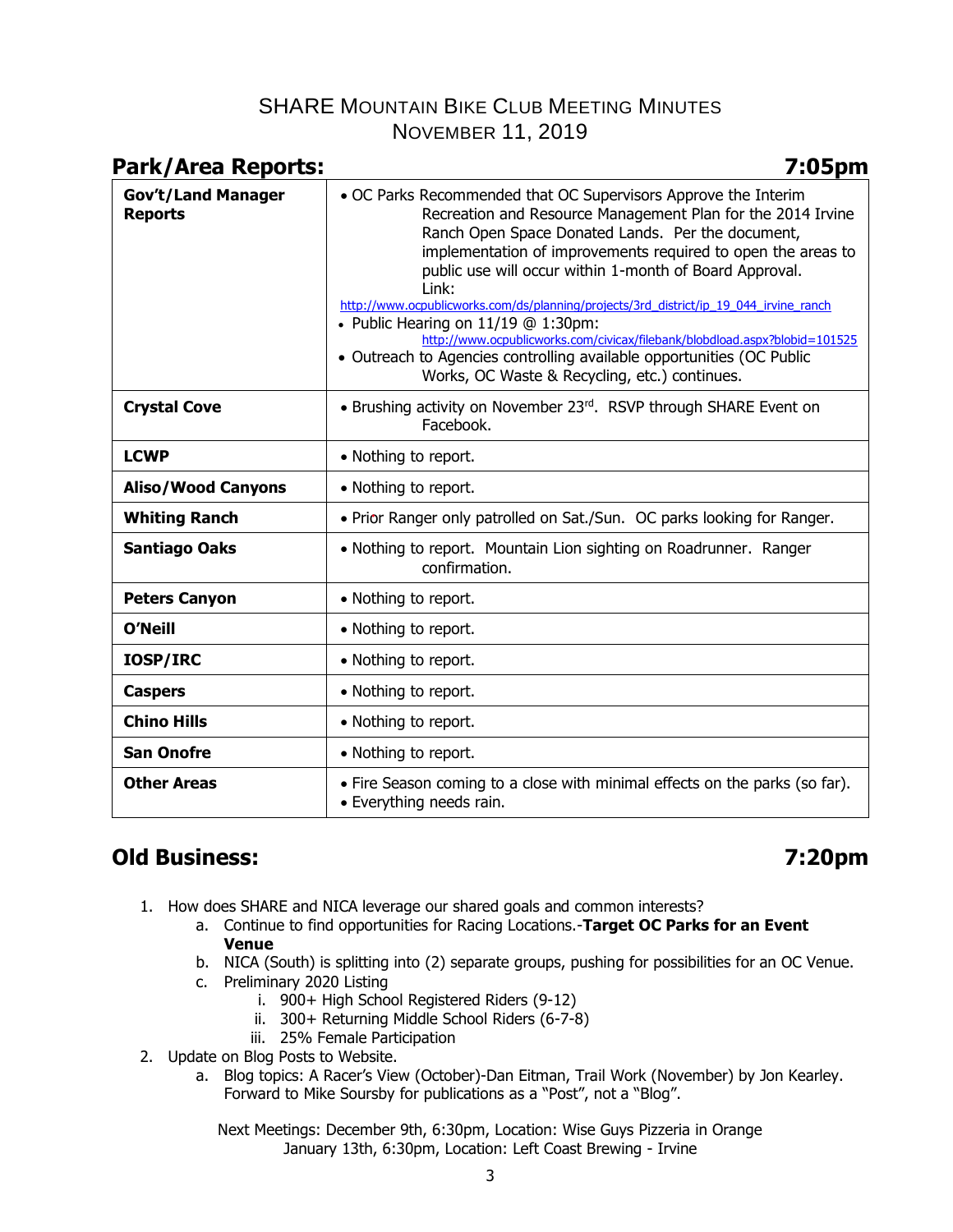- 3. An upcoming need to identify people who are interested in rotating into leadership positions. President, Vice-President, Secretary, Treasurer, etc., Elections to be held for President and Secretary in December 2019.
	- a. Action Item: Everyone who is in a current executive role should define their job description. Have ready for publication prior to October Meeting. – See Attached for updated definitions and discussions.
	- b. Put out call for Nominees for President and Secretary. Call for Director Positions as listed on handout. (2) Separate emails.
- 4. Discount codes can be put on the business cards. Expiration dates for discount codes.

## **New Business: 7:30pm**

- 1. SHARE Sock Purchase:
	- a. White, 3" Cuff
	- b. \$650 for 120 from SockGuy (\$5.42/pair)
	- c. Design simplified so everything reads on one line. "of Orange County" to "Orange County"
	- d. Verdict: Approved.
- 2. SHARE is losing storage and trailer parking facility on 12/31/2019. Review options and have actionable destination no later than December Meeting.
- 3. California MTB Coalition Actively pushing for the coalition of California-based MTB Groups. SHARE would like to support it to ensure a seat at the table. A portion of the membership dues will go to support this participation. Still in the early, formative stages, but focused on California-specific issues.
- 4. Send out (2) Emails:
	- a. Email 1 (Week of November  $18<sup>th</sup>$ )
		- i. Recap of SHARE, focus and goals.
		- ii. Call for Nominations President/Secretary reference bylaw definitions.
		- iii. Call for Nominations Director Positions
	- b. Email 2 (Week of November 25<sup>th</sup>)
		- i. Trailwork Call To Action
			- ii. Search for SHARE Trailer Storage
			- iii. Link to Minutes and Upcoming Meeting.

# **Roundtable: 7:45pm**

Dan E. – Nothing

Steven – Interested in Whiting Park Representative Position.

Jon – Nothing

Missy – Routes need to be decided ahead of time for TAKMB. Generate (5) groups. STRAVA downloadable routes. No maps, no trail markings, make it easy for the parents. Route preview.

Veronica – Must be a current member to be a member of the Board or Director. Nomination of David Browning for President.

Manuel – Oz Trails were cool. Trail network was multi-user.

Steve Larson – Nothing

Megan – Kyle and Megan would like to propose 5-Oaks trail adoption by Shimano.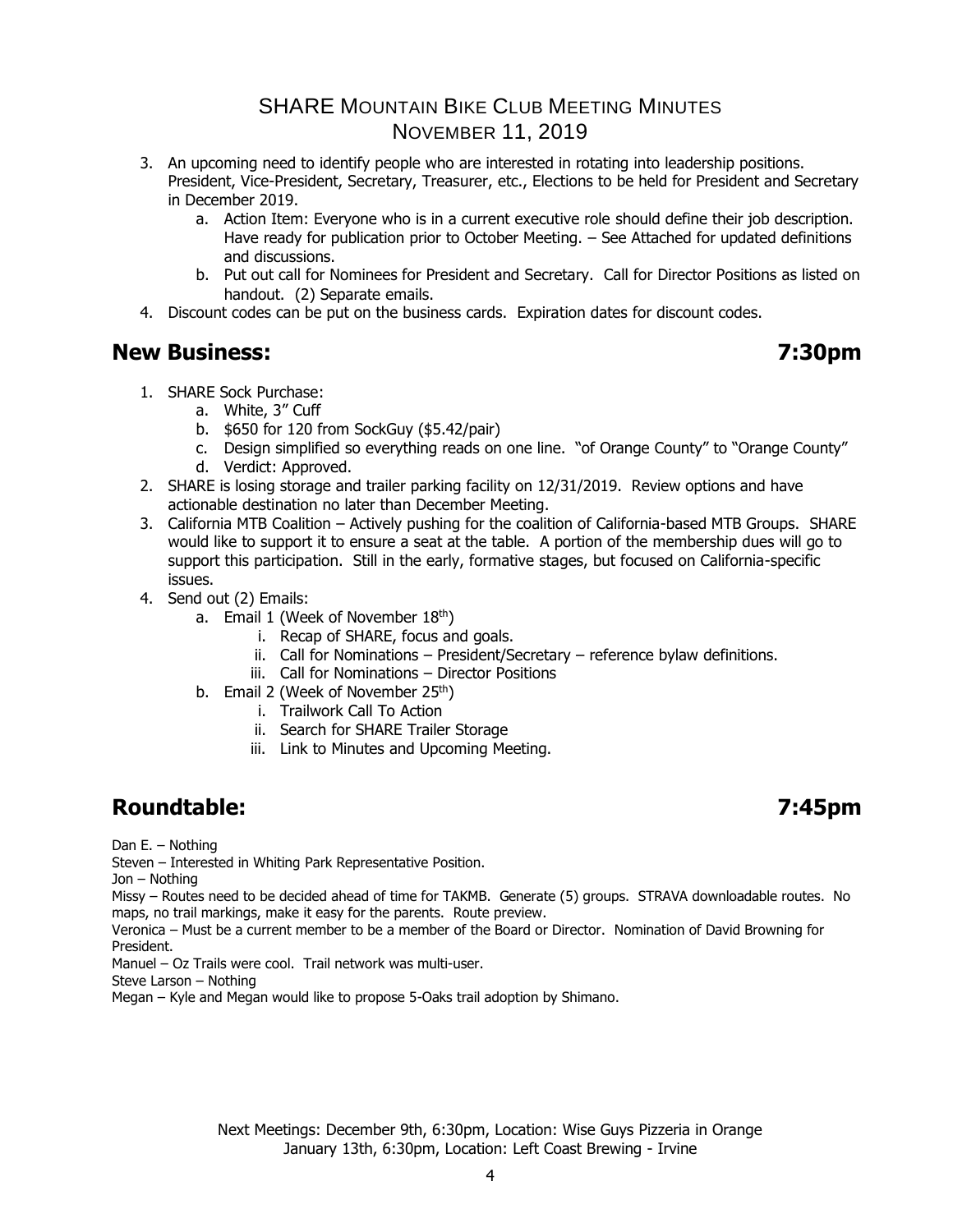### **SHARE Mountain Bike Club**

November 2019 Financial Report - 11/11/2019



### Bank Account (BofA)

| Date          | Expense |               | Deposit |               | <b>Balance</b> |          | <b>Note</b>                                                 |
|---------------|---------|---------------|---------|---------------|----------------|----------|-------------------------------------------------------------|
| 11/11/2019    |         |               |         |               |                | 5,569.95 |                                                             |
| 11/7/2019     |         | 238.50        |         |               |                |          | Event Expense - Trail Work Food - Reimburse Jon Kearley     |
| 11/6/2019     |         | 1,627.55      |         |               |                |          | Tools Expense - Trail Boss Program - Trail Boss Paypal xfer |
| 11/4/2019     |         |               |         | 1.208.00      |                |          | Membership Revenue - IMBA - quarterly                       |
| 11/4/2019     |         | 2,783.37      |         |               |                |          | Program Expense - Bells - Mike Sopursby Paypal xfer         |
| 11/4/2019     |         | 40.20         |         |               |                |          | Event Expense - Vehicle - SA Natural Gas                    |
| 11/4/2019     |         | 25.00         |         |               |                |          | Event Expense - TAKMB - Michaels Donuts                     |
| 11/4/2019     |         | 260.00        |         |               |                |          | Trailer and Storage Expense - MV Storage Depot              |
| 10/29/2019    |         | 512.67        |         |               |                |          | Event Expense - Volunteer Recognition - Rose Cantina        |
| 10/29/2019    |         |               |         | 30.03         |                |          | Event Revenue - TAKMB Donations - Net WePay                 |
| 10/28/2019    |         | 332.00        |         |               |                |          | Event Expense - TAKMB - Insurance                           |
| 10/25/2019    |         | 75.00         |         |               |                |          | Event Expense - TAKMB - Permit                              |
| 10/22/2019    |         |               |         | 170.57        |                |          | Event Revenue - Volunteer Recognition - Net WePay           |
| 10/15/2019    |         |               |         | 7.52          |                |          | Donation Revenue - Amazon.smile                             |
| <b>Totals</b> |         | $5,894.29$ \$ |         | $1,416.12$ \$ |                | 5,569.95 |                                                             |

### **Bank Account (BofA Savings)**

| Date          | Expense | Deposit | Balance           | <b>Note</b>       |
|---------------|---------|---------|-------------------|-------------------|
| 11/11/2019    |         |         | 11,573.74 Balance |                   |
| 10/17/2019    |         | 0.29    |                   | Income - Interest |
| <b>Totals</b> |         | 0.29    | 11,574.03         |                   |

### **Bank Account (PayPal)**

| Date          | Expense |       | Deposit |       | <b>Balance</b> |      | Note                                                           |
|---------------|---------|-------|---------|-------|----------------|------|----------------------------------------------------------------|
| 11/11/2019    |         |       |         |       |                |      | 5.00 Balance                                                   |
| 11/11/2019    |         |       |         | 5.00  |                |      | Donation Revenue - Donation                                    |
| 11/5/2019     |         |       |         |       |                |      | Tools Expense - Trail Boss - Trail Boss (balance paid by BofA) |
| 11/3/2019     |         | 20.37 |         |       |                |      | Program Expense - Bells - Mike Sopursby (balance paid by BofA) |
| 10/22/2019    |         |       |         | 15.00 |                |      | Donation Revenue - Donation                                    |
| <b>Totals</b> |         | 20.37 |         | 20.00 |                | 5.00 |                                                                |

| <b>Totals</b>        | Expense |             | Deposit |          | Balance |           |
|----------------------|---------|-------------|---------|----------|---------|-----------|
| <b>BofA Checking</b> |         | 5,894.29    |         | 1.416.12 |         | 5.569.95  |
| <b>BofA Savings</b>  |         |             |         | 0.29     |         | 11.574.03 |
| Paypal               |         | 20.37       |         | 20.00    |         | 5.00      |
|                      |         | 5,914.66 \$ |         | 1,436.41 |         | 17,148.98 |

Net Profit/(Loss) for Period  $(4, 478.25)$ Ś

| <b>Upcoming Significant Revenue</b> |  |
|-------------------------------------|--|
|                                     |  |
|                                     |  |

| <b>Upcoming Significant Expenses</b> |  |  |
|--------------------------------------|--|--|
| N/A                                  |  |  |
|                                      |  |  |

### Summary

| $\sim$ | Unrestricted Funds | N/A | 17 148 98 |
|--------|--------------------|-----|-----------|
|        | Restricted funds   |     |           |

### Key Financial Points | SHARE MTB Board

- SHARE remains financially strong with \$17,148.98 in accounts

- Lots of spending this month with \$2803 to the Bell Program and \$1627 to Trail Boss Program Tools Purchases

- Quarterly IMBA Membership Revenue of \$1208. \$400 short of budgeted amount. Need increase in members.

- Profit/Loss on Volunteer Recognition Event was loss of \$417.10

- Profit/Loss on TAKMB Event was loss of \$676.97

- SHARE is losing storage and trailer parking facility on 12/31/2019. Does anyone have any ideas?

- Shall we have an special organization day event? When?